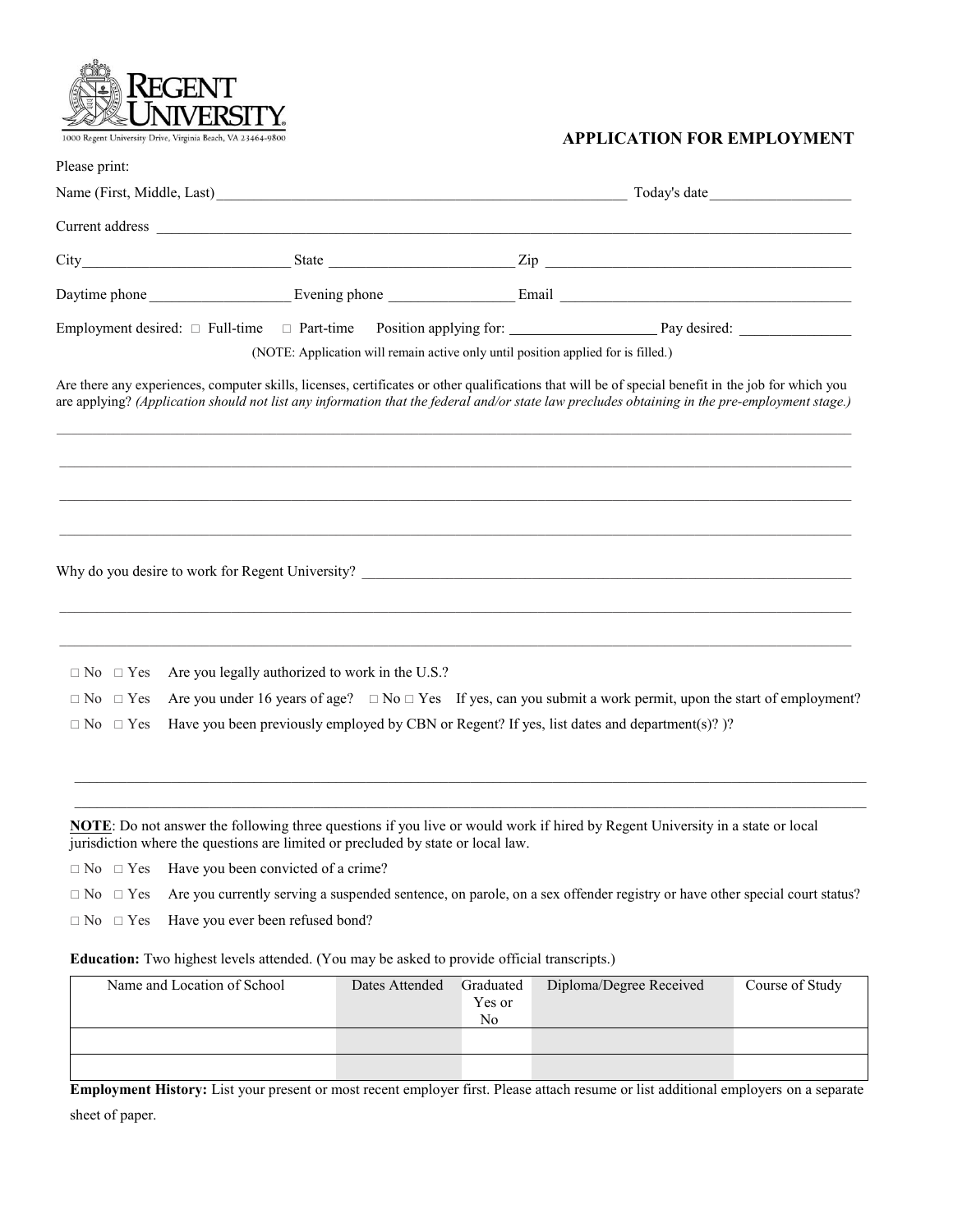| Organization Name                               | Telephone (               |
|-------------------------------------------------|---------------------------|
| Address                                         | Employed (month and year) |
|                                                 | To<br>From                |
| Name of Supervisor                              | Salary                    |
|                                                 | <b>Start</b><br>Last      |
| List Job Title and Briefly Describe Your Duties | Reason for Leaving        |

| Organization Name                               | Telephone (               |
|-------------------------------------------------|---------------------------|
| Address                                         | Employed (month and year) |
|                                                 | From<br>To                |
| Name of Supervisor                              | Salary                    |
|                                                 | <b>Start</b><br>Last      |
| List Job Title and Briefly Describe Your Duties | Reason for Leaving        |

| Organization Name                               | Telephone (                             |
|-------------------------------------------------|-----------------------------------------|
| Address                                         | Employed (month and year)<br>From<br>To |
| Name of Supervisor                              | Salary<br><b>Start</b><br>Last          |
| List Job Title and Briefly Describe Your Duties | Reason for Leaving                      |

We may contact your employers listed above unless you indicate those you do not want contacted.

Do not contact employer number(s): \_\_\_\_\_\_\_\_\_\_ Reason:

## **STATEMENT OF FAITH & PERSONAL CONDUCT**

Regent University is a Christ-centered institution. The board of trustees, along with the faculty and staff of the university, are committed to an evangelical interpretation and application of the Christian faith. The campus community is closely identified with the present-day Renewal movement, which emphasizes the gifts, fruit and ministries of the Holy Spirit. All employees are expected to understand and adhere to the following articles of belief:

 $\mathcal{L}_\text{max} = \frac{1}{2} \sum_{i=1}^n \mathcal{L}_\text{max} = \frac{1}{2} \sum_{i=1}^n \mathcal{L}_\text{max} = \frac{1}{2} \sum_{i=1}^n \mathcal{L}_\text{max} = \frac{1}{2} \sum_{i=1}^n \mathcal{L}_\text{max} = \frac{1}{2} \sum_{i=1}^n \mathcal{L}_\text{max} = \frac{1}{2} \sum_{i=1}^n \mathcal{L}_\text{max} = \frac{1}{2} \sum_{i=1}^n \mathcal{L}_\text{max} = \frac{1}{2} \sum_{i=$ 

- A. That the Holy Bible is the inspired, infallible and authoritative source of Christian doctrine and precept.
- B. That there is one God, eternally existent in the three persons: Father, Son and Holy Spirit.
- C. That man was created in the image of God but, as a result of sin, is lost and powerless to save himself.
- D. That the only hope for man is to believe on the Lord Jesus Christ, the virgin-born Son of God, who died to take upon Himself the punishment for the sin of mankind, and who rose from the dead so that by receiving Him as Savior and Lord, man is redeemed by His blood.
- E. That Jesus Christ will personally return to earth in power and glory.